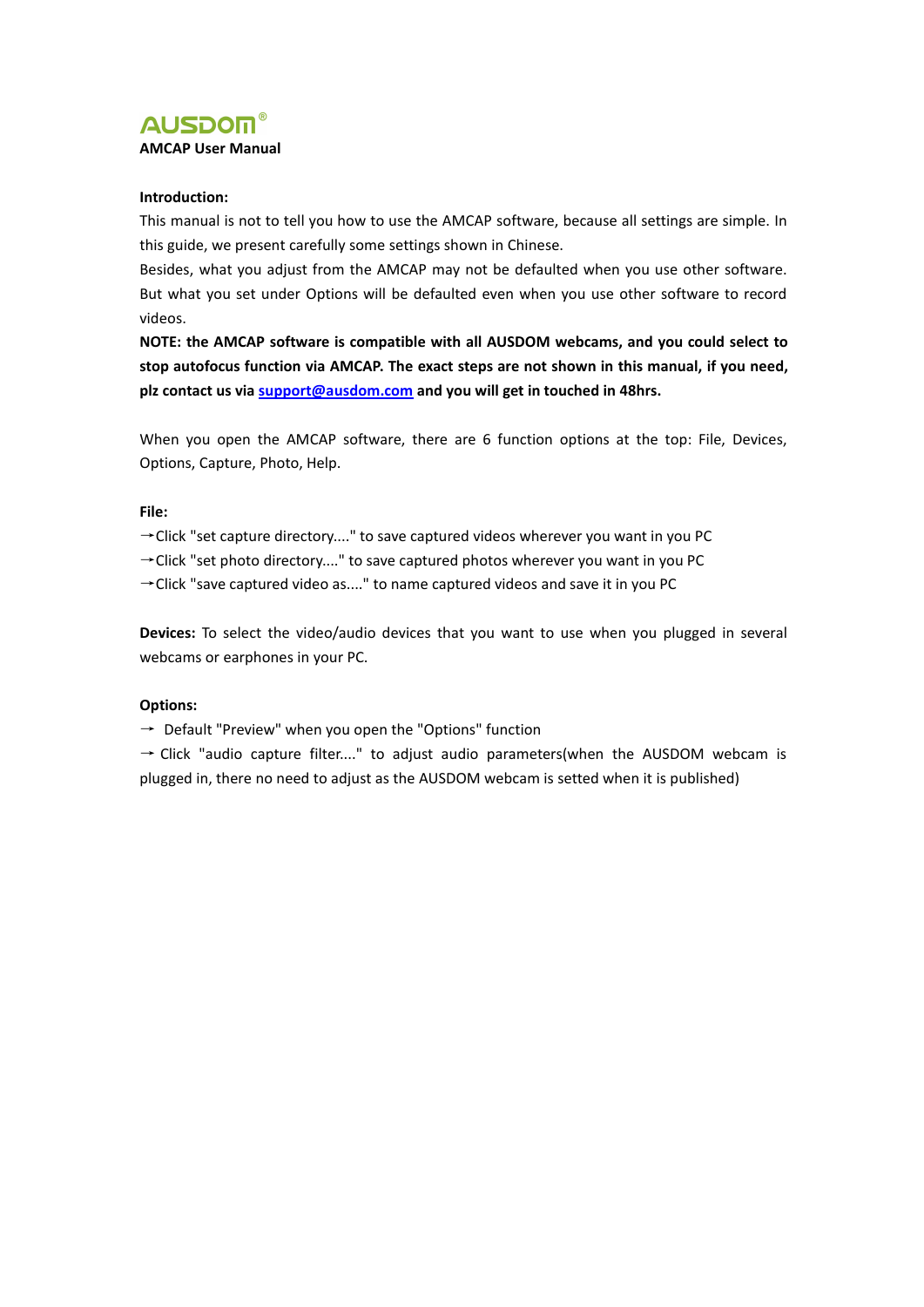

→Click "video capture filter...." to adjust video parameters

**Note**: When you want to customize the some of the parameters of recording video, please uncheck the automatic option(the corresponding option box below 自动) of this parameter.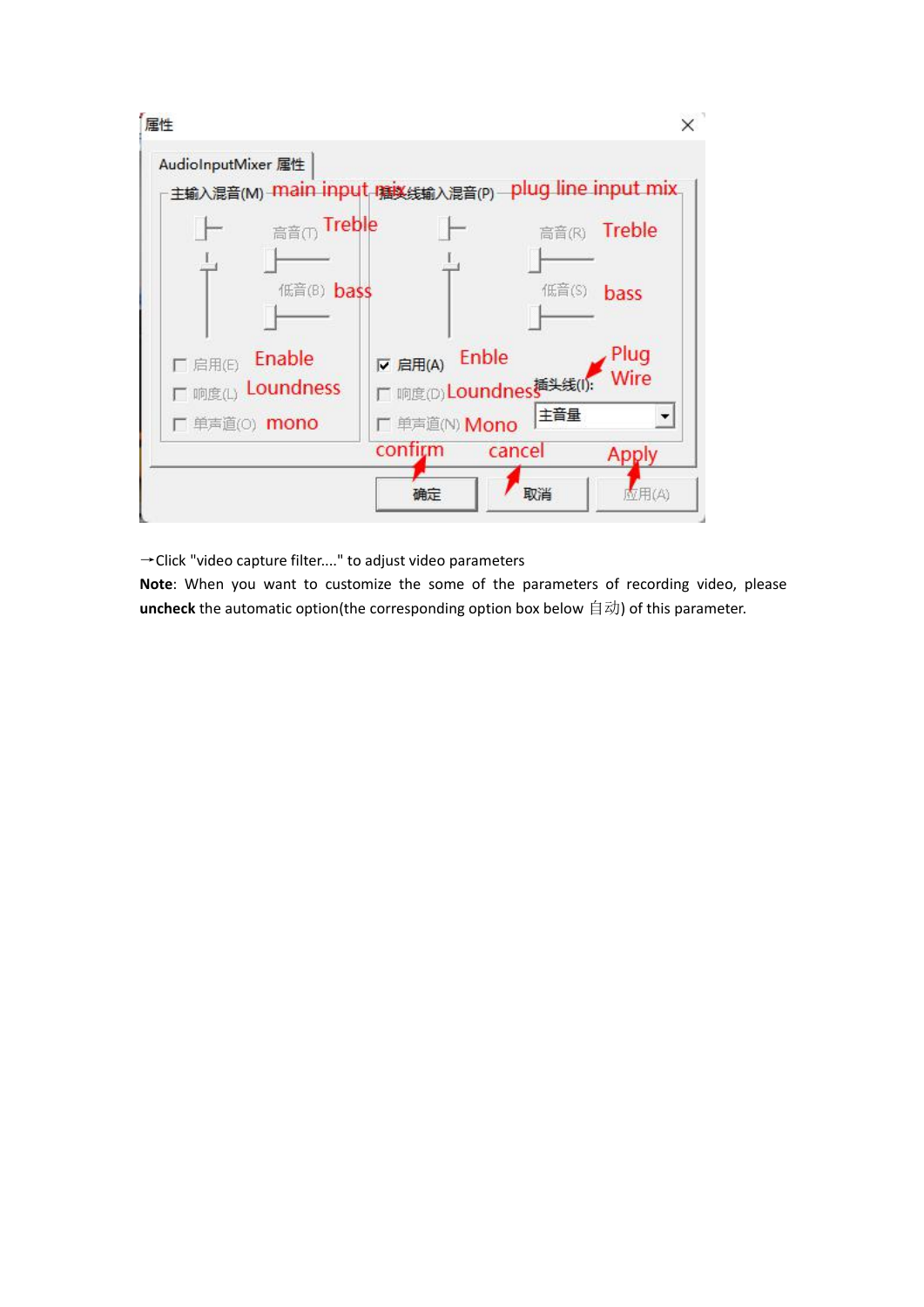| 属性          |                                               |                                                                       |                                                                | $\times$                                          |
|-------------|-----------------------------------------------|-----------------------------------------------------------------------|----------------------------------------------------------------|---------------------------------------------------|
| 视频 Proc Amp | 照相机控制<br>亮度(B)<br>对比度(C)<br>色调(H)<br>饱和度(S)   | <b>Brightness</b><br>Contrast<br>Tone<br>Saturation<br>Clarity        | $\mathbf{0}$                                                   | Auto<br>自动<br>135<br>г<br>35<br>г<br>г<br>40<br>г |
|             | 清晰度(P)<br>伽玛(G)<br>白平衡(W)<br>逆光对比(B)<br>增益(G) | Gamma<br><b>White Brightness</b><br><b>Backlight Contrast</b><br>Gain | 5                                                              | г<br>140<br>г<br>4600<br>⊽<br>64<br>г<br>16<br>г  |
|             | 启用颜色(E) 厂<br><b>Enable Color</b>              | 默认值(D) Default<br>Confirm                                             | 电力线频率(防闪烁)(P)<br>Power Line Frequency (Anti-Flicker)<br>Cancel | 50 Hz<br>Apply                                    |
|             |                                               | 确定                                                                    | 取消                                                             | 应用(A)                                             |

→ Click "video capture pin...." to adjust stream format parameters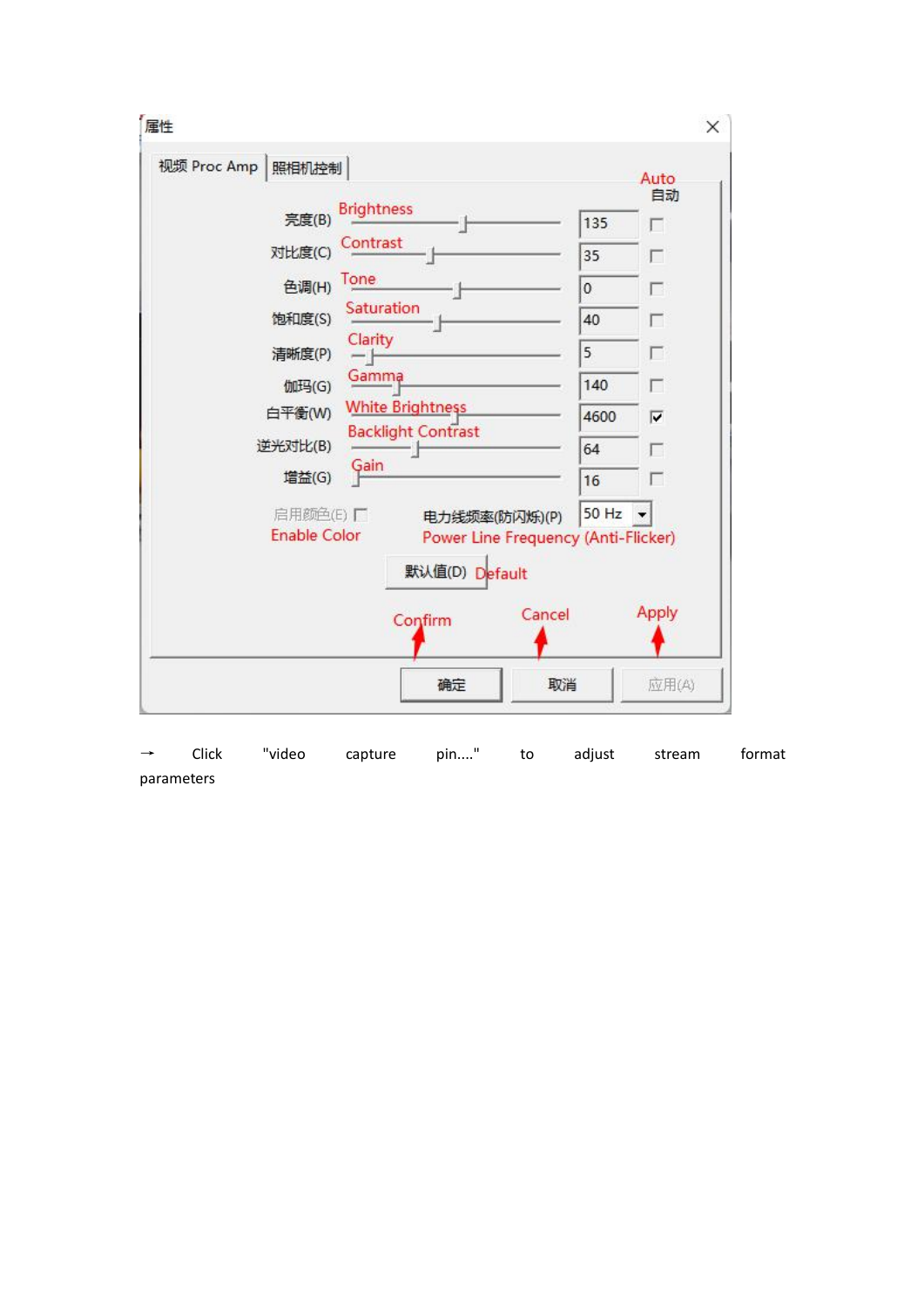| <b>BA</b> AMCAD                         |                                     |       | × |
|-----------------------------------------|-------------------------------------|-------|---|
| 属性<br>ŧ                                 |                                     | ×     |   |
| 数据流格式                                   |                                     |       |   |
| 视频格式 Video Format                       | 压缩                                  |       |   |
| Video Standard <sub>见频标准:</sub><br>None |                                     |       |   |
| Frame Rate 帧率(R):<br>30.000             | 帧间隔(I):<br>$\overline{\phantom{0}}$ |       |   |
| Flip Sideways<br>横向翻转(F): 口<br>快照       | Frame Interval<br>P 帧间ke(P):        |       |   |
| 颜色空间/压缩(C):                             | Snapshot                            |       |   |
| <b>MJPG</b>                             | ▼<br>Quality                        |       |   |
| Color Space/Compression<br>輸出大小(S):     | 质量(Q):                              |       |   |
| 640 x 480<br><b>Output Size</b>         | $\centerdot$                        |       |   |
| Confirm                                 | Cancel                              | Apply |   |
|                                         | 取消<br>确定                            | 应用(A) |   |
|                                         |                                     |       |   |
|                                         |                                     |       |   |
|                                         |                                     |       |   |
|                                         |                                     |       |   |
|                                         |                                     |       |   |
|                                         |                                     |       |   |

# **Capture:**

→ Click "Start Capture" to start video recording (then the system will ask you to select a directory to save the video)

→Click "Stop Capture" to stop video recording.

→Click "Captre Video" / "Master Stream" to select the option you want.

→Click "Set Frame Rate..." to set video frame rate(if the software that you use support frame rate adjustment, you could adjust firectly from software).

| Choose Frame Rate              |
|--------------------------------|
| $\triangledown$ Use Frame Rate |
| f/sec                          |
| Cancel                         |
|                                |

→Click "Set Time Limit..." to set the time that you want to record(If you want to end recording before the deadline, you could click on stop capture).

| Capture Time Limit    |        |
|-----------------------|--------|
| <b>Use Time Limit</b> |        |
| Time Limit:           | sec    |
| OK                    | Cancel |